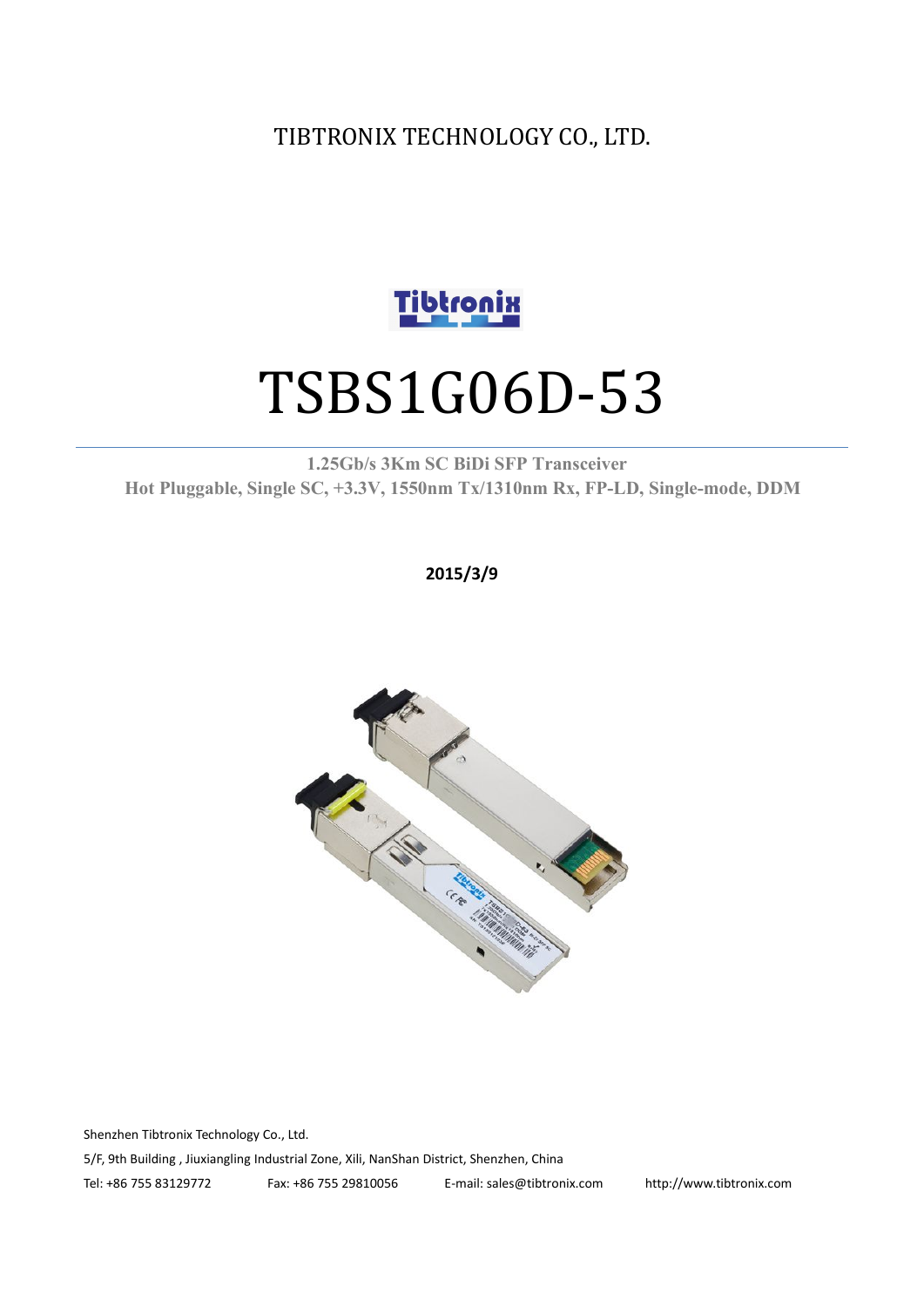#### **Features:**

- $\diamond$  Up to 1.25Gb/s Data Links
- $\Leftrightarrow$  Hot-Pluggable
- $\Leftrightarrow$  Single SC connector
- $\diamond$  Up to 3 km on 9/125 $\mu$ m SMF
- $\diamond$  1550nm FP laser transmitter
- 1310nm PIN photo-detector
- $\diamond$  Single +3.3V Power Supply
- $\Diamond$  Monitoring Interface Compliant with SFF-8472
- $\Leftrightarrow$  Maximum Power <1W
- $\Diamond$  Industrial /Extended/ Commercial operating temperature range: -40°C to 85°C/-5°C to 85°C/-0°C to 70°C Version available
- $\Leftrightarrow$  RoHS compliant and Lead Free

#### **Applications:**

- 1000Base-LX Ethernet
- Metro/Access Networks
- $\diamond$  1×Fibre Channel
- $\Leftrightarrow$  Other Optical Links

#### **Description:**

TIBTRONIX's TSBS1G06D-53 Transceivers are a high performance, cost effective module which have a single SC optics interface. They are compatible with the Small Form Factor Pluggable Multi-Sourcing Agreement (MSA) and Digital diagnostics functions are available via the 2-wire serial bus specified in SFF-8472. The receiver section uses a PIN receiver and the transmitter uses a 1550 nm FP laser, up to 12dB link budge ensure this module 1000Base-LX Ethernet 3km application.

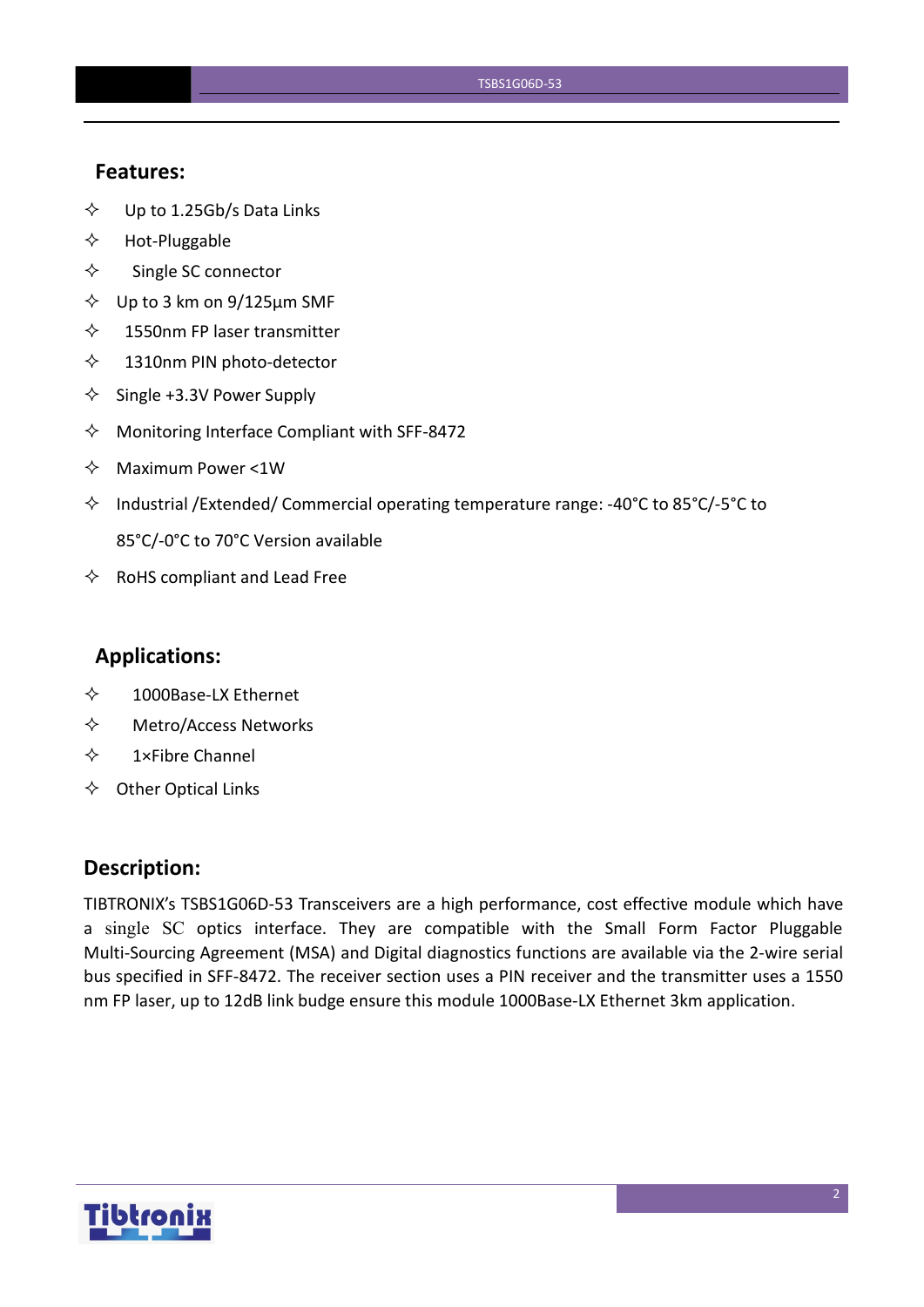# **Absolute Maximum Ratings**

| <b>Parameter</b>         | Symbol   | Min.   | <b>Typical</b> | Max.  | Unit        |
|--------------------------|----------|--------|----------------|-------|-------------|
| Storage Temperature      | l S      | -40    |                | $+85$ | $\sim$<br>◡ |
| Supply Voltage           | $V_{CC}$ | $-0.5$ |                | 4     |             |
| <b>Relative Humidity</b> | RH       |        |                | 85    | %           |

# **Recommended Operating Environment:**

| Parameter                  | Symbol     | Min.      | <b>Typical</b> | Max.  | Unit     |              |
|----------------------------|------------|-----------|----------------|-------|----------|--------------|
|                            | Industrial |           | -40            |       | 85       | °C           |
| Case operating Temperature | Extended   | $T_C$     | $-5$           |       | 85       | $^{\circ}$ C |
|                            | Commercial |           | 0              |       | $+70$    | $^{\circ}$ C |
| <b>Supply Voltage</b>      | $V_{CC}$   | 3.135     |                | 3.465 | v        |              |
| <b>Supply Current</b>      |            | Icc       |                |       | 300      | mA           |
| Inrush Current             |            | Isurge    |                |       | $lcc+30$ | mA           |
| <b>Maximum Power</b>       |            | $P_{max}$ |                |       | 1        | W            |

# $\bullet$  Electrical Characteristics(T<sub>OP</sub> = -40 to 85°C, VCC = 3.135 to 3.465 Volts)

| <b>Parameter</b>                    | Symbol                      | Min.        | <b>Typical</b> | Max.           | <b>Unit</b> | <b>Note</b>    |
|-------------------------------------|-----------------------------|-------------|----------------|----------------|-------------|----------------|
| <b>Transmitter Section:</b>         |                             |             |                |                |             |                |
| Input differential impedance        | $R_{in}$                    | 90          | 100            | 110            |             |                |
| Single ended data input swing       | $V_{\text{in PP}}$          | 250         |                | 1200           | $mVp-p$     |                |
| <b>Transmit Disable Voltage</b>     | $V_D$                       | $Vcc - 1.3$ |                | <b>Vcc</b>     | V           | $\overline{2}$ |
| <b>Transmit Enable Voltage</b>      | $\mathsf{V}_{\mathsf{EN}}$  | Vee         |                | $Vee+0.8$      | $\vee$      |                |
| <b>Transmit Disable Assert Time</b> | <b>T</b> <sub>dessert</sub> |             |                | 10             | <b>us</b>   |                |
| <b>Receiver Section:</b>            |                             |             |                |                |             |                |
| Single ended data output swing      | Vout, pp                    | 300         |                | 800            | mv          | 3              |
| LOS Fault                           | Vlosfault                   | $Vcc - 0.5$ |                | $V_{CC\_host}$ | $\vee$      | 5              |
| <b>LOS Normal</b>                   | V <sub>los norm</sub>       | $V_{ee}$    |                | $V_{ee}$ +0.5  | $\vee$      | 5              |
| Power Supply Rejection              | <b>PSR</b>                  | 100         |                |                | mVpp        | 6              |

Note:

1. AC coupled.

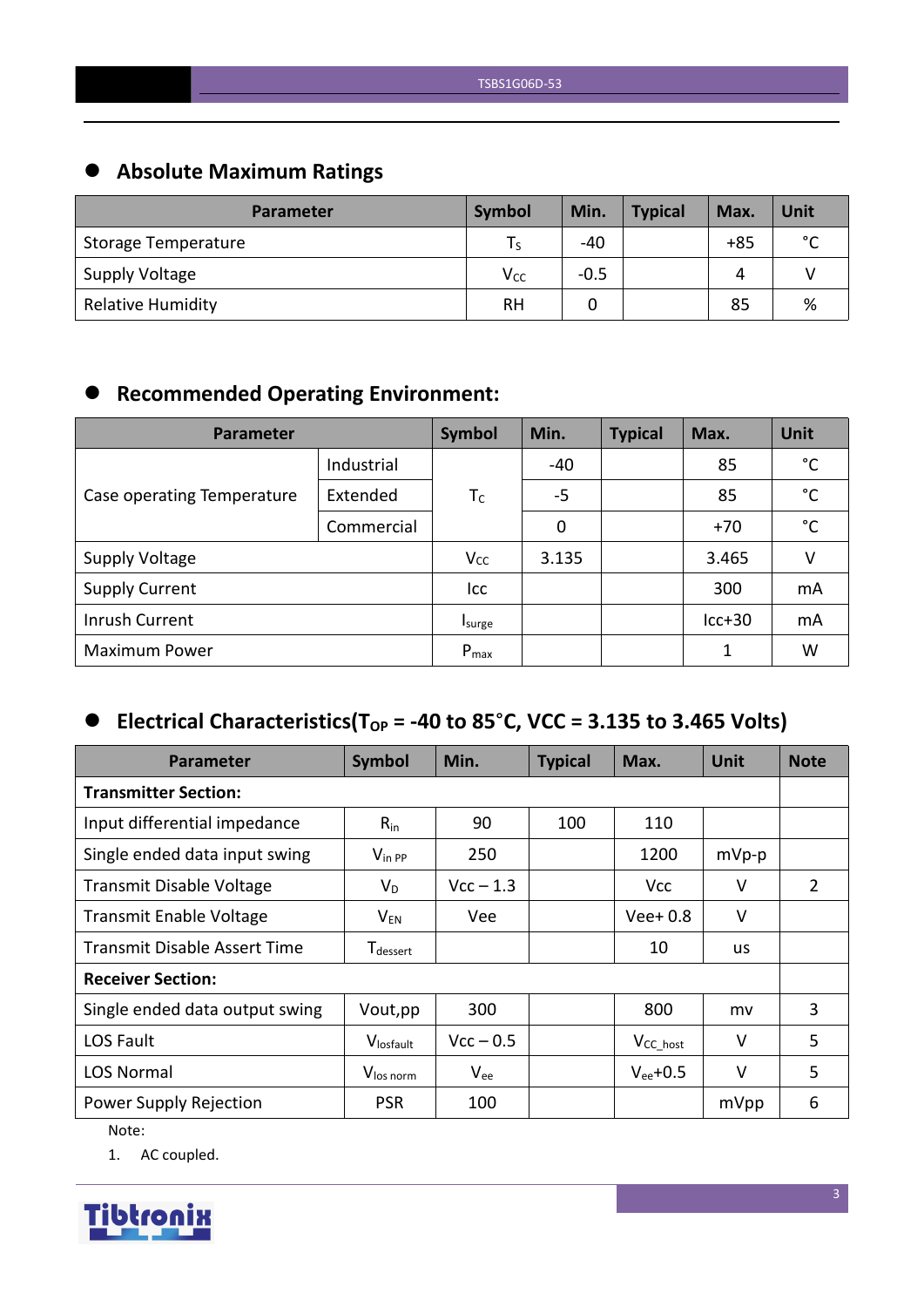- 2. Or open circuit.
- 3. Into 100 ohm differential termination.
- $4. \quad 20 80 \%$
- 5. LOS is LVTTL. Logic 0 indicates normal operation; logic 1 indicates no signal detected.
- 6. All transceiver specifications are compliant with a power supply sinusoidalmodulation of 20 Hz to 1.5MHz up to specified value applied through the powersupply filtering network shown on page 23 of the Small Form-factor Pluggable (SFP) Transceiver Multi-Source Agreement (MSA), September 14, 2000.

#### **Optical Parameters(TOP = -40 to 85**°**C, VCC = 3.135 to 3.465 Volts)**

| <b>Parameter</b>                                                                 | <b>Symbol</b>     | Min.  | <b>Typical</b> | Max.       | <b>Unit</b> | <b>Note</b>    |
|----------------------------------------------------------------------------------|-------------------|-------|----------------|------------|-------------|----------------|
| <b>Transmitter Section:</b>                                                      |                   |       |                |            |             |                |
| Center Wavelength                                                                | $\lambda_{\rm c}$ | 1530  | 1550           | 1570       | nm          |                |
| Spectral Width(RMS)                                                              | ORMS              |       |                | 4          | nm          |                |
| <b>Optical Output Power</b>                                                      | $P_{\text{out}}$  | $-9$  |                | $-3$       | dBm         | $\mathbf{1}$   |
| <b>Extinction Ratio</b>                                                          | ER                | 9     |                |            | dB          |                |
| <b>Optical Rise/Fall Time</b>                                                    | $t_r / t_f$       |       |                | 260        | ps          | $\overline{2}$ |
| <b>Relative Intensity Noise</b>                                                  | <b>RIN</b>        |       |                | $-120$     | dB/Hz       |                |
| <b>Total Jitter Contribution</b>                                                 | TX A TJ           |       |                | 0.284      | UI          | $\overline{3}$ |
| Compliant with IEEE802.3 z (class 1 laser safety)<br>Eye Mask for Optical Output |                   |       |                |            |             |                |
| <b>Receiver Section:</b>                                                         |                   |       |                |            |             |                |
| <b>Optical Input Wavelength</b>                                                  | $\lambda_c$       | 1270  | 1310           | 1600       | nm          |                |
| Receiver Overload                                                                | $P_{ol}$          | $-3$  |                |            | dBm         | 4              |
| <b>RX Sensitivity</b>                                                            | Sen               |       |                | $-21$      | dBm         | 4              |
| RX LOS Assert                                                                    | LOS <sub>A</sub>  | $-35$ |                |            | dBm         |                |
| RX LOS De-assert                                                                 | LOS <sub>D</sub>  |       |                | $-22$      | dBm         |                |
| RX LOS Hysteresis                                                                | LOS <sub>H</sub>  | 0.5   |                |            | dB          |                |
| <b>General Specifications:</b>                                                   |                   |       |                |            |             |                |
| Data Rate                                                                        | <b>BR</b>         |       | 1.25           |            | Gb/s        |                |
| <b>Bit Error Rate</b>                                                            | <b>BER</b>        |       |                | $10^{-12}$ |             |                |
| Max. Supported Link Length on<br>9/125µm SMF@1.25Gb/s                            | $L_{MAX}$         |       | 3              |            | km          |                |
| <b>Total System Budget</b>                                                       | <b>LB</b>         | 12    |                |            | dB          |                |

Note

- 1. The optical power is launched into SMF.
- 2. 20-80%.
- 3. Contributed total jitter is calculated from DJ and RJ measurements using  $TJ = RJ + DJ$ . Contributed RJ is

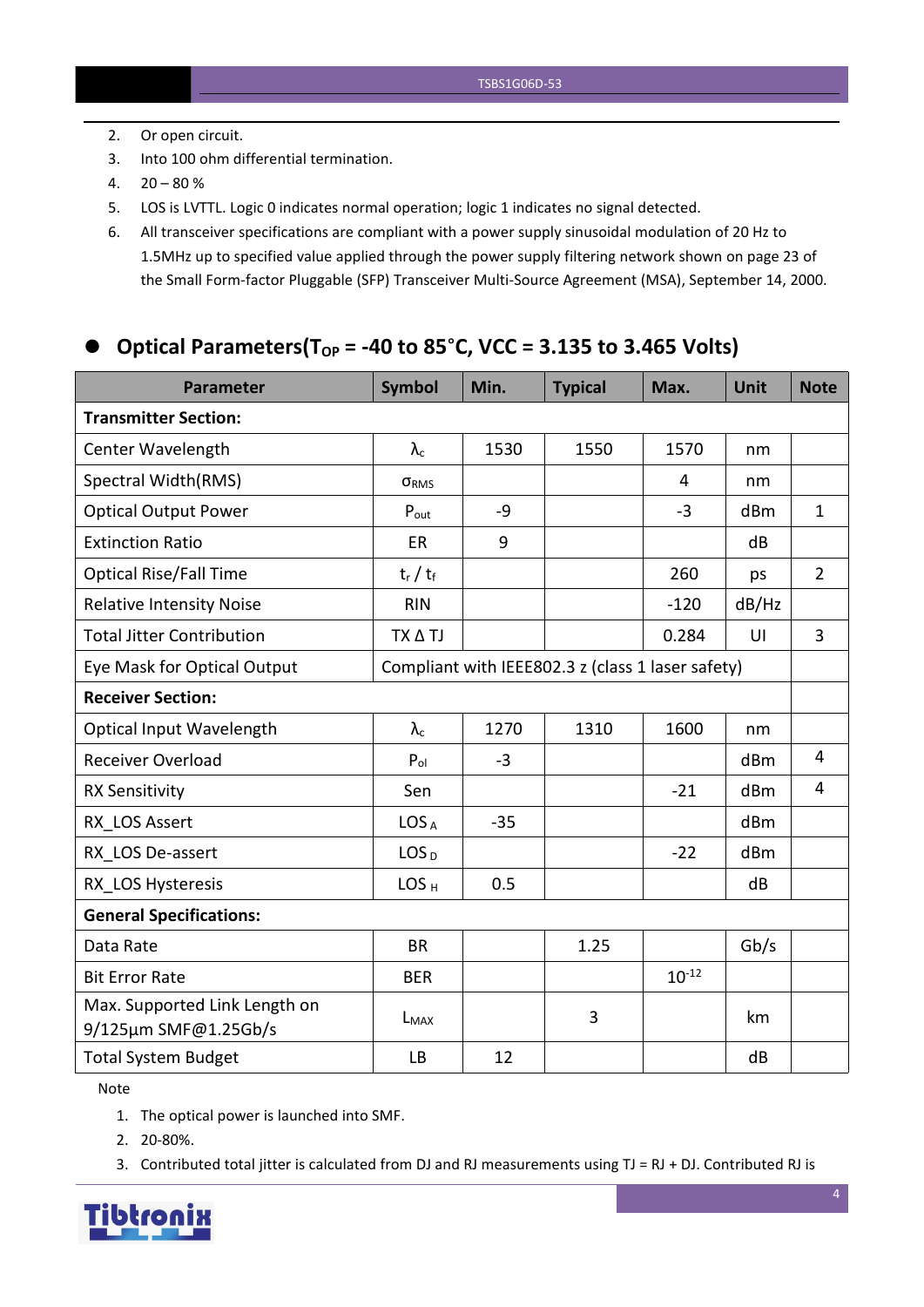calculated for 1x10-12 BER bymultiplying the RMS jitter (measured on a single rise or fall edge) from the oscilloscope by 14. Per FC-PI (Table 9 - SM jitter output, note 1), the actual contributed RJ is allowed to increase above its limit if the actual contributed DJ decreases below its limits, as long as the component output DJ and TJ remain within their specifi ed FC-PI maximum limits with the worst case specified component jitter input.

4. Measured with PRBS  $2^{7-1}$  at  $10^{-12}$  BER

#### **Pin Assignment**

Diagram of Host Board Connector Block Pin Numbers and Name



**Diagram of Host Board Connector Block Pin Numbers and Names**

#### **Pin Function Definitions**

| <b>Pin No</b>  | <b>Name</b>        | <b>Function</b>                     | <b>Plug Seq</b> | <b>Notes</b>   |
|----------------|--------------------|-------------------------------------|-----------------|----------------|
| 1              | VeeT               | <b>Transmitter Ground</b>           |                 | 1              |
| $\overline{2}$ | <b>TX Fault</b>    | <b>Transmitter Fault Indication</b> | 3               |                |
| 3              | <b>TX Disable</b>  | <b>Transmitter Disable</b>          | 3               | $\overline{2}$ |
| 4              | MOD-DEF2           | <b>Module Definition</b>            | $\overline{2}$  | 3              |
| 5              | MOD-DEF1           | Module Definition 1                 | 3               | 3              |
| 6              | MOD-DEF0           | Module Definition 0                 | 3               | 3              |
| 7              | <b>Rate Select</b> | Not Connected                       | 3               | 4              |
| 8              | <b>LOS</b>         | Loss of Signal                      | 3               | 5              |
| 9              | <b>VeeR</b>        | <b>Receiver Ground</b>              |                 | 1              |
| 10             | <b>VeeR</b>        | <b>Receiver Ground</b>              |                 |                |
| 11             | <b>VeeR</b>        | <b>Receiver Ground</b>              |                 |                |
| 12             | RD-                | Inv. Received Data Out              | 3               | 6              |

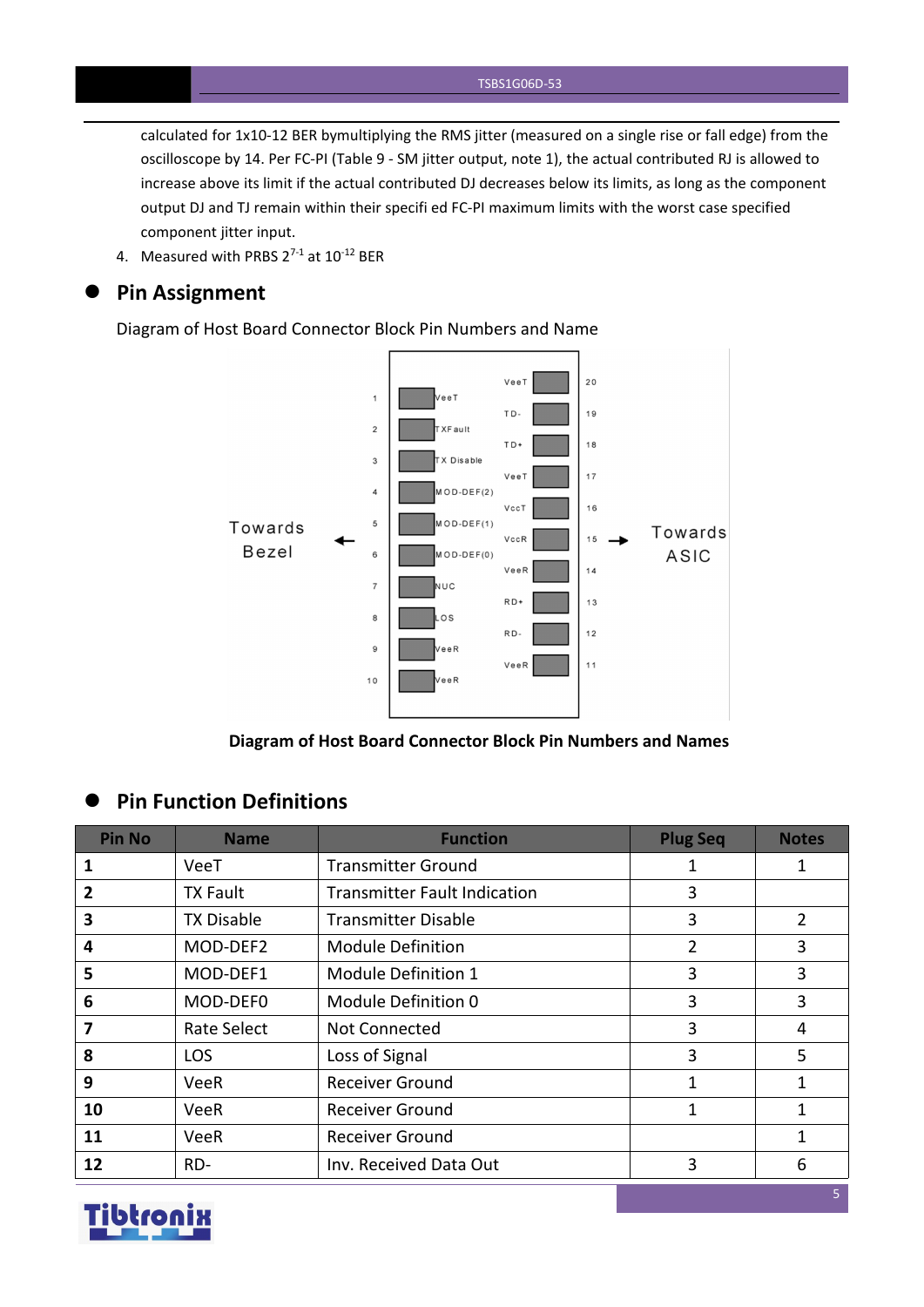| TSBS1G06D-53 |  |
|--------------|--|
|--------------|--|

| 13 | $RD+$       | <b>Received Data Out</b>  | 6 |
|----|-------------|---------------------------|---|
| 14 | <b>VeeR</b> | <b>Receiver Ground</b>    |   |
| 15 | <b>VccR</b> | <b>Receiver Power</b>     |   |
| 16 | <b>VccT</b> | <b>Transmitter Power</b>  |   |
| 17 | VeeT        | <b>Transmitter Ground</b> |   |
| 18 | $TD+$       | Transmit Data In          | 6 |
| 19 | TD-         | Inv. Transmit In          | 6 |
| 20 | VeeT        | <b>Transmitter Ground</b> |   |

**Notes:**

- 1. Circuit ground is internally isolated from chassis ground.
- 2. Laser output disabled on TDIS >2.0V or open, enabled on TDIS <0.8V.
- 3. Should be pulled up with 4.7k 10 kohms on host board to a voltage between 2.0V and 3.6V. MOD DEF(0) pulls line low to indicate module is plugged in.
- 4. Rate select is not used
- 5. LOS is open collector output. Should be pulled up with 4.7k 10 kohms on host board to a voltage between 2.0V and 3.6V. Logic 0 indicates normal operation; logic 1 indicates loss of signal.
- 6. AC Coupled

#### **SFP Module EEPROM Information and Management**

The SFP modules implement the 2-wire serial communication protocol as defined in the SFP -8472. The serial ID information of the SFP modules and Digital Diagnostic Monitor parameters can be accessed through the  $I^2C$  interface at address A0h and A2h. The memory is mapped in Table 1. Detailed ID information (A0h) is listed in Table 2. And the DDM specification at address A2h. For more details of the memory map and byte definitions, please refer to the SFF-8472, "Digital Diagnostic Monitoring Interface for Optical Transceivers". The DDM parameters have been internally calibrated.

**Table 1.** Digital Diagnostic Memory Map (Specific Data Field Descriptions)



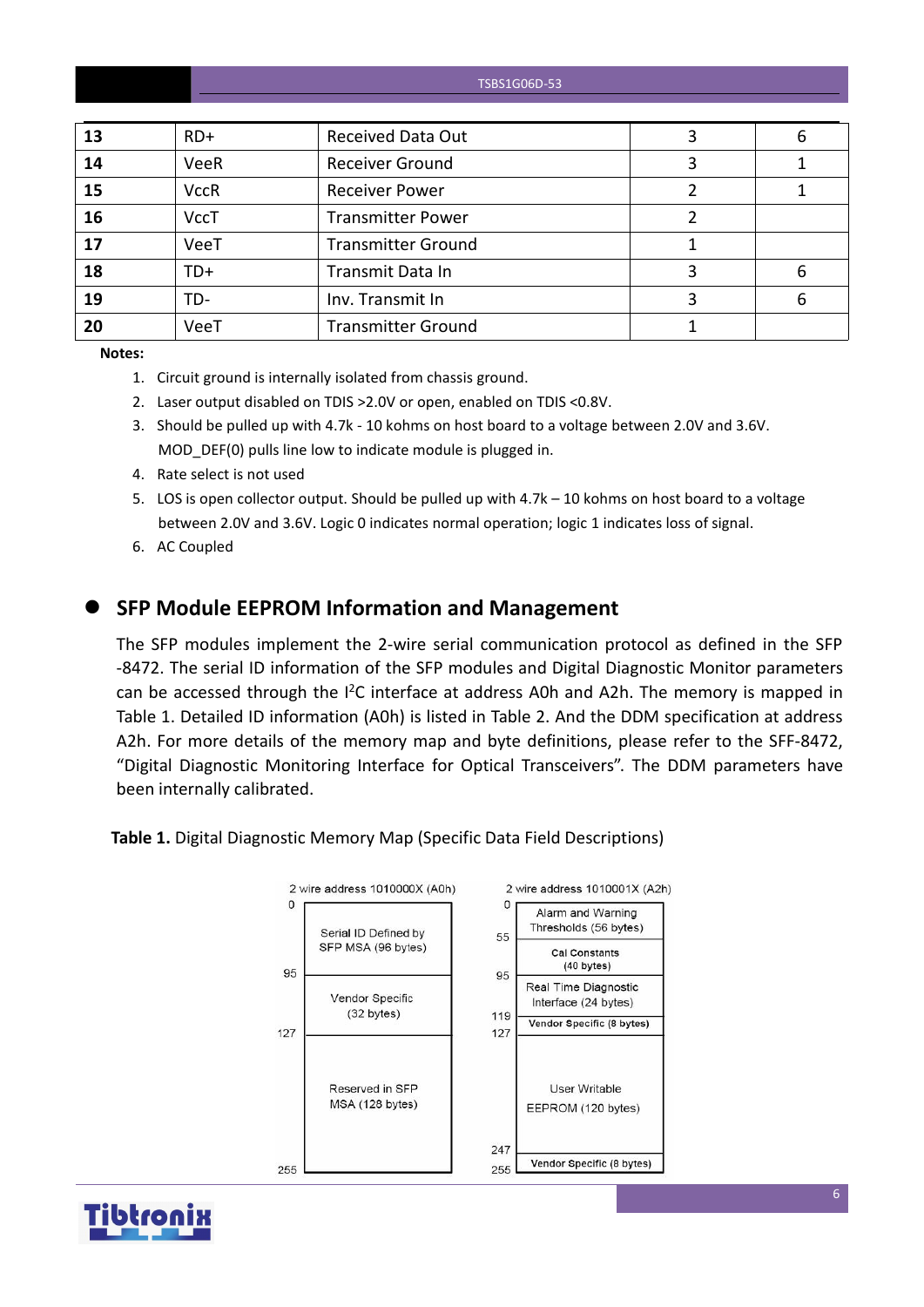| <b>Data</b><br><b>Address</b> | Length<br>(Byte)          | <b>Name of</b><br>Length | <b>Description and Contents</b>                                         |
|-------------------------------|---------------------------|--------------------------|-------------------------------------------------------------------------|
| <b>Base ID Fields</b>         |                           |                          |                                                                         |
| 0                             | $\mathbf{1}$              | Identifier               | Type of Serial transceiver (03h=SFP)                                    |
| $\mathbf{1}$                  | $\mathbf{1}$              | Reserved                 | Extended identifier of type serial transceiver (04h)                    |
| $\overline{2}$                | $\mathbf{1}$              | Connector                | Code of optical connector type (07=LC)                                  |
| $3 - 10$                      | 8                         | Transceiver              |                                                                         |
| 11                            | $\mathbf{1}$              | Encoding                 | NRZ(03h)                                                                |
| 12                            | $\mathbf{1}$              | BR, Nominal              | Nominal baud rate, unit of 100Mbps                                      |
| $13 - 14$                     | $\overline{2}$            | Reserved                 | (0000h)                                                                 |
| 15                            | 1                         | Length(9um)              | Link length supported for 9/125um fiber, units of 100m                  |
| 16                            | $\mathbf{1}$              | Length(50um)             | Link length supported for 50/125um fiber, units of 10m                  |
| 17                            | $\mathbf{1}$              | Length(62.5um)           | Link length supported for 62.5/125um fiber, units of<br>10 <sub>m</sub> |
| 18                            | $\mathbf{1}$              | Length(Copper)           | Link length supported for copper, units of meters                       |
| 19                            | $\mathbf{1}$              | Reserved                 |                                                                         |
| $20 - 35$                     | 16                        | Vendor Name              | SFP vendor name: TIBTRONIX                                              |
| 36                            | 1                         | Reserved                 |                                                                         |
| 37-39                         | 3                         | Vendor OUI               | SFP transceiver vendor OUI ID                                           |
| 40-55                         | 16                        | Vendor PN                | Part Number: "TSBS1G06D-53" (ASCII)                                     |
| 56-59                         | 4                         | Vendor rev               | Revision level for part number                                          |
| 60-62                         | 3                         | Reserved                 |                                                                         |
| 63                            | $\mathbf{1}$              | <b>CCID</b>              | Least significant byte of sum of data in address 0-62                   |
| <b>Extended ID Fields</b>     |                           |                          |                                                                         |
| 64-65                         | $\overline{2}$            | Option                   | Indicates which optical SFP signals are implemented                     |
|                               |                           |                          | (001Ah = LOS, TX_FAULT, TX_DISABLE all supported)                       |
| 66                            | 1                         | BR, max                  | Upper bit rate margin, units of %                                       |
| 67                            | $\mathbf{1}$              | BR, min                  | Lower bit rate margin, units of %                                       |
| 68-83                         | 16                        | Vendor SN                | Serial number (ASCII)                                                   |
| 84-91                         | 8                         | Date code                | TIBTRONIX's Manufacturing date code                                     |
| 92-94                         | 3                         | Reserved                 |                                                                         |
| 95                            | $\mathbf{1}$              | <b>CCEX</b>              | Check code for the extended ID Fields (addresses 64 to<br>94)           |
|                               | Vendor Specific ID Fields |                          |                                                                         |
| 96-127                        | 32                        | Readable                 | TIBTRONIX specific date, read only                                      |
| 128-255                       | 128                       | Reserved                 | Reserved for SFF-8079                                                   |

#### **Table 2** - EEPROM Serial ID Memory Contents (**A0h**)

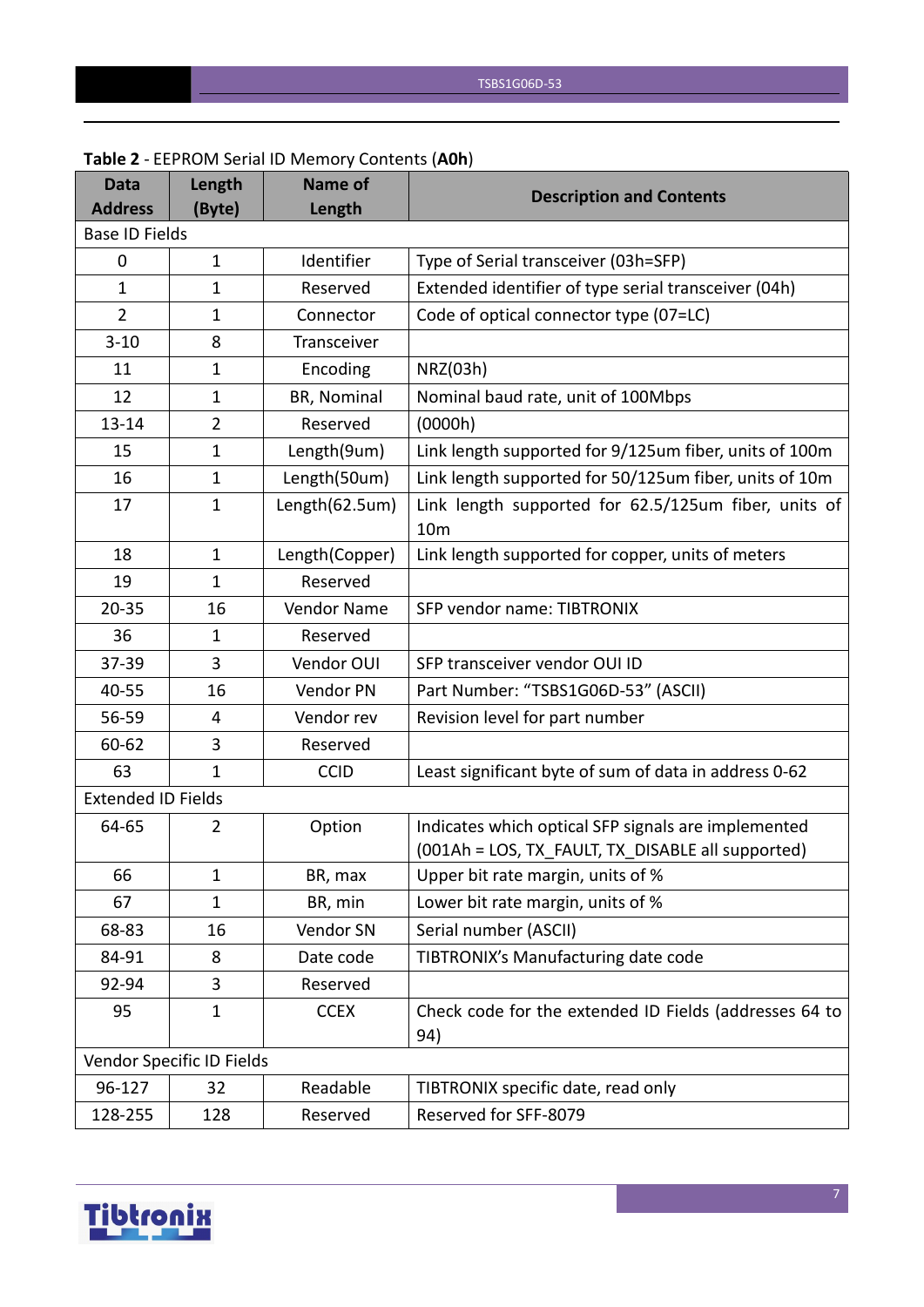# **Digital Diagnostic Monitor Characteristics**

| <b>Data Address</b> | <b>Parameter</b>                    | <b>Accuracy</b> | <b>Unit</b> |
|---------------------|-------------------------------------|-----------------|-------------|
| 96-97               | Transceiver Internal Temperature    | ±3.0            | $\circ$     |
| 100-101             | Laser Bias Current                  | ±10             | %           |
| 100-101             | Tx Output Power                     | ±3.0            | dBm         |
| 100-101             | Rx Input Power                      | ±3.0            | dBm         |
| 100-101             | <b>VCC3</b> Internal Supply Voltage | ±3.0            | %           |

# **Regulatory Compliance**

The TSBS1G06D-53 complies with international Electromagnetic Compatibility (EMC) and international safety requirements and standards (see details in Table following).

| Electrostatic Discharge       | MIL-STD-883E                  | Class 1(>1000 V)              |
|-------------------------------|-------------------------------|-------------------------------|
| (ESD) to the Electrical Pins  | Method 3015.7                 |                               |
| Electrostatic Discharge (ESD) | IEC 61000-4-2                 | Compatible with standards     |
| to the Single SC Receptacle   | GR-1089-CORE                  |                               |
| Electromagnetic               | FCC Part 15 Class B           | Compatible with standards     |
| Interference (EMI)            | EN55022 Class B (CISPR 22B)   |                               |
|                               | <b>VCCI Class B</b>           |                               |
| Laser Eye Safety              | FDA 21CFR 1040.10 and 1040.11 | Compatible with Class 1 laser |
|                               | EN60950, EN (IEC) 60825-1,2   | product.                      |

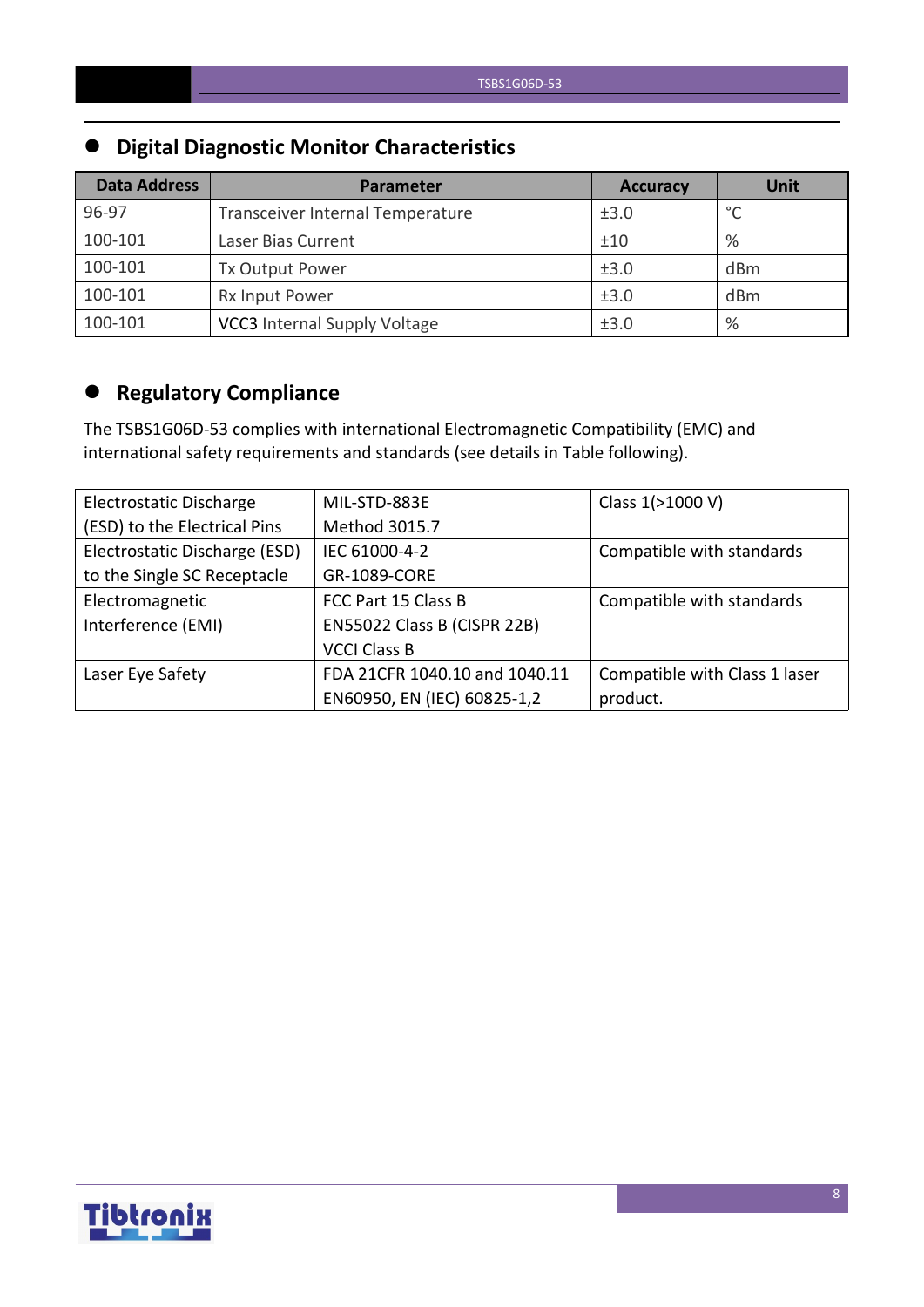#### **Recommended Circuit**



#### **SFP Host Recommended Circuit**

### **Mechanical Dimensions**





**Mechanical Drawing**